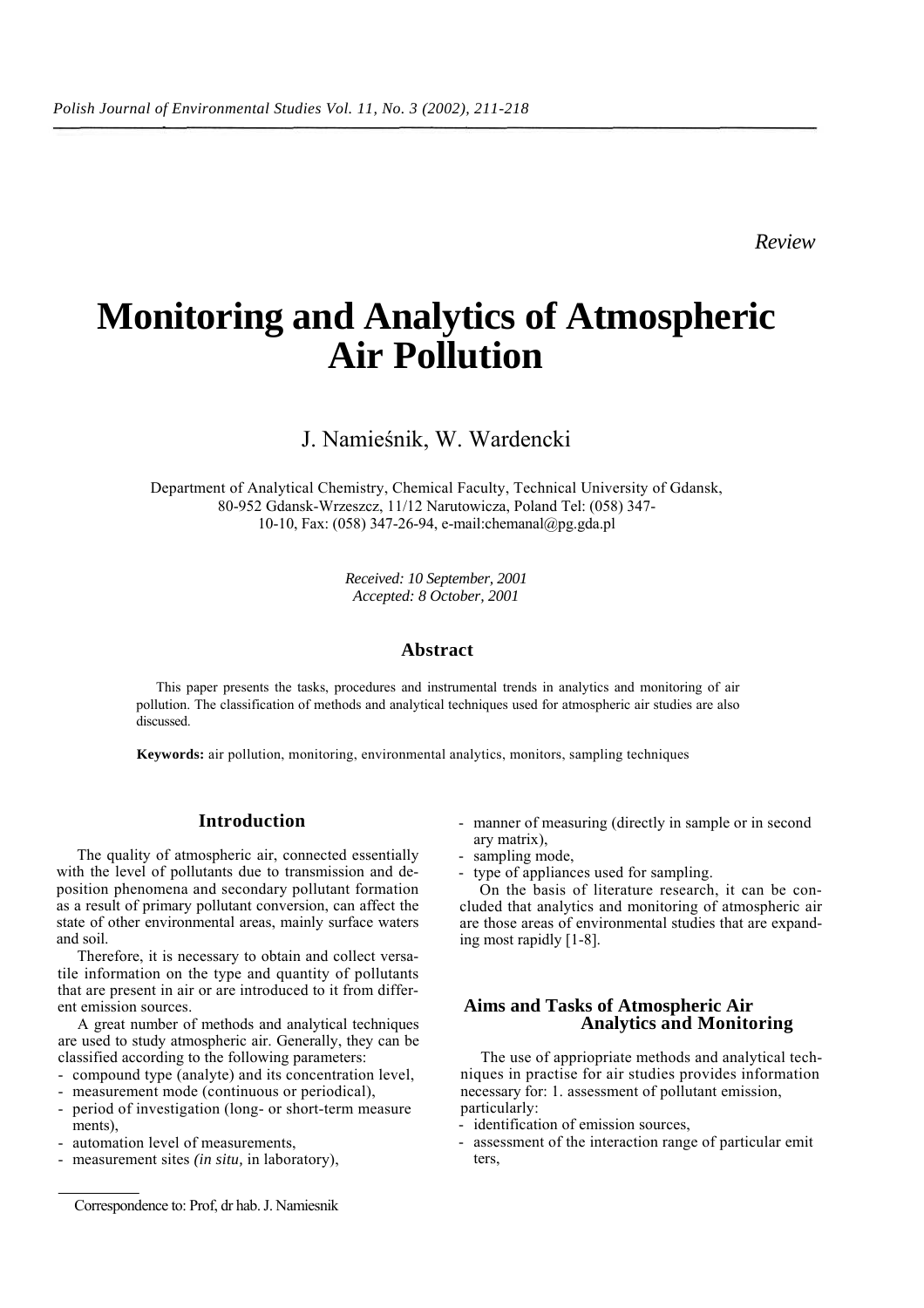

Fig. 1. Classification of methods and devices used for sampling and analysis of gas samples.

- estimation of technical effectiveness of protective measures,
- 2. determination of ambient air pollutants and investiga tion of long-term trends in concentration changes,
- 3. studies of processes in the atmosphere, i.e.:
- transport and deposition of pollutants,
- chemical, photochemical and biochemical conversion of pollutants,
- 4. estimation of exposure rate and accumulation of pol lutants by living organisms.

Such a wide spectrum of tasks for analysts dealing with air quality studies is possible due to the availability of various procedures and analytical techniques [9].

# **Monitors - Specific Analytical Instruments**

Considering the analytical characteristics of instruments used in air studies two types of devices can be distinguished:

- analysers, instruments used both for *in situ* measure ments (portable) and for the equipment of mobile ana lytical laboratories,
- monitors, automatic devices belonging to this group should possess specific characteristics and fullfil sev eral methological and technical demands.

The classification of devices used for sampling and determination of analytes in atmospheric air is presented in Figure 1.

#### *Methodological demands:*

- high sensitivity of measurements,

- providing analytical information in continuous mode in real time or with only a slight time delay,
- high resolution of results (characterised by short re sponse time),
- long independent working time.

#### *Technical demands:*

- automatic instrument zeroing and calibration,
- safe guarding system against sudden breaks in power supply,
- equipment of instrument in
- (i) independent power supply
- (ii) calibration module
- (iii) system for filling and suplementing the working solution and reagents (electronic monitors)
- (iv) device protecting flame extinguishing (monitors based on FID and FPD)
- possibility of automatic regeneration or exchange of waste filters.

### **Trends in Monitoring and Analytics of Atmospheric Air**

Vast information on new solutions appears each year in scientific literature that can be used in air studies. Examination of the available literature data enables us to distinguish a number of trends, both procedural and instrumental (caused mainly by new achievements in instrumentation) [10]. The most important trends include: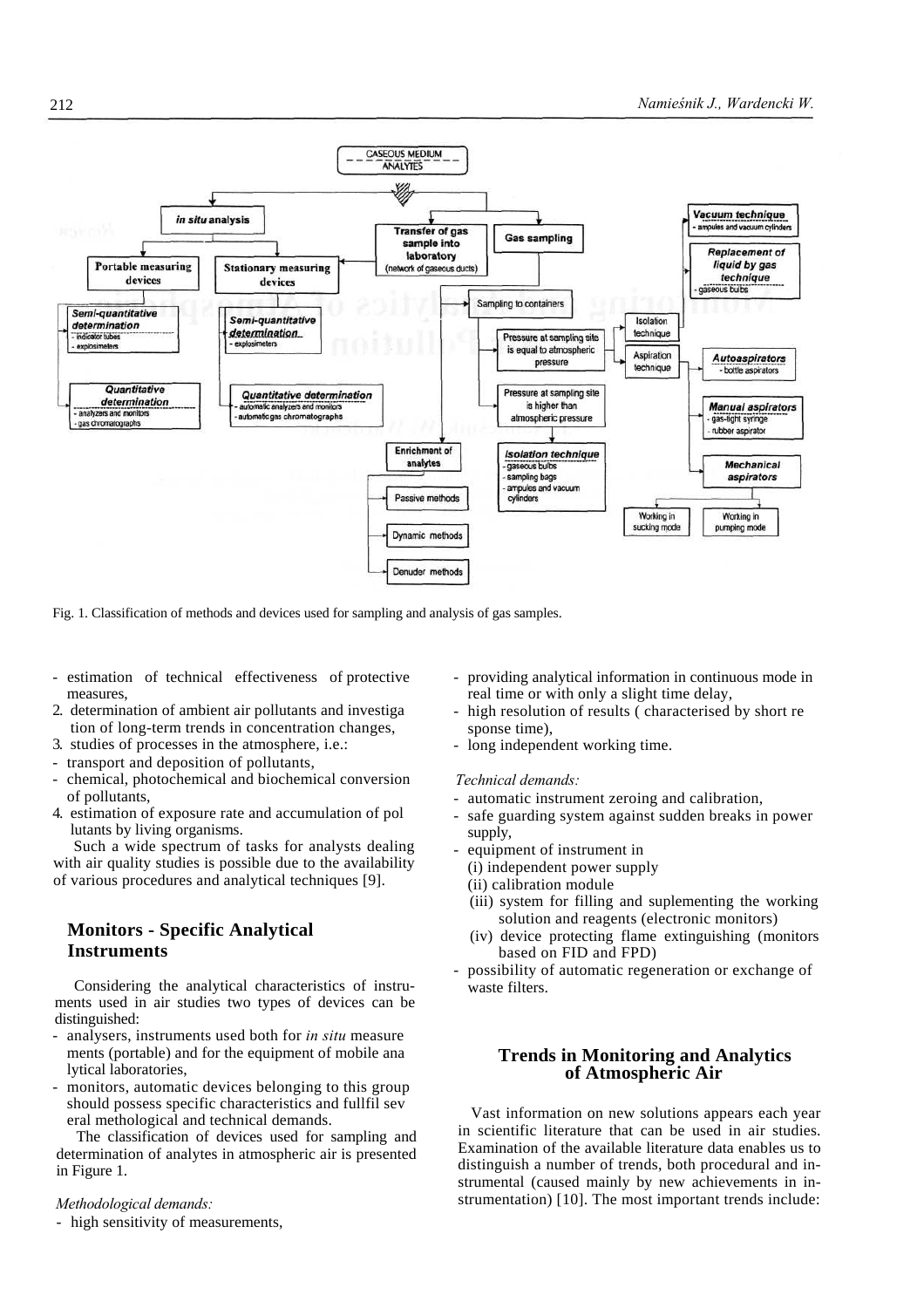*Procedural trends in environmental analytics and monitoring*

- widespread use of speciation analytics [11],
- application of total (summarical) parameters to the evaluation of the pollution degree [12, 13],
- search for determination of increasingly lower concen trations of analytes in samples with very complex ma trices [14, 15],
- search for new methods for determining of many analytes using one sample and in one analytical cycle [16,17],
- growing importance of bioanalytics and biomonitoring [18, 19],
- the use of simple tests for initial evaluation of the pol lution degree of atmospheric air [20].

#### *Instrumental trends*

- new design of sensors and detectors [21, 22],
- introduction of multidimensional techniques to prac tice, [23, 24],
- automation, robotization and computerization of measuring instruments [25, 26],
- the use of expert systems  $[27, 28]$ ,
- miniaturization of analytical instuments (introduction of electronic nose to analytical practice) [29],
- design of passive devices for *in situ* measurements in cluding direct readings of analyte amount (concentra tion) [30, 31],
- development of remote sensing techniques for evalu ation of the pollution degree of the atmosphere [32],
- the use of film techniques, photographical documenta tion and geographical information system (GIS) tech nology for evaluating air quality [3, 34].

The trends that are particulary important for scientific research are discussed in more detail below.

# **New Sampling Techniques for Atmospheric Samples**

In analysis of air, due to low and frequently very low concentrations of analytes it is necessary to use special techniques combined with the simultaneous preconcentration of analytes. Generally, three sampling techniques are used [35]:

- dynamic techniques,
- passive techniques [36].
- denudation techniques [37].

The operating principles of particular sampling devices belonging to each group are schematically presented in Figure 2.

A thorough examination of scientific literature leads to the conclusion that there is a vast procedural and instrumental design connected with the above-mentioned sampling techniques. The designs described may be classified on the basis of parameters decisive on the



Fig. 2. Schematic representation principle of operation of sampling devices using passive, dynamic and denuder techniques C - concentration of pollutant, Q - flow rate of sample, t - sampling time, d - tube diameter, L - height of stagnant air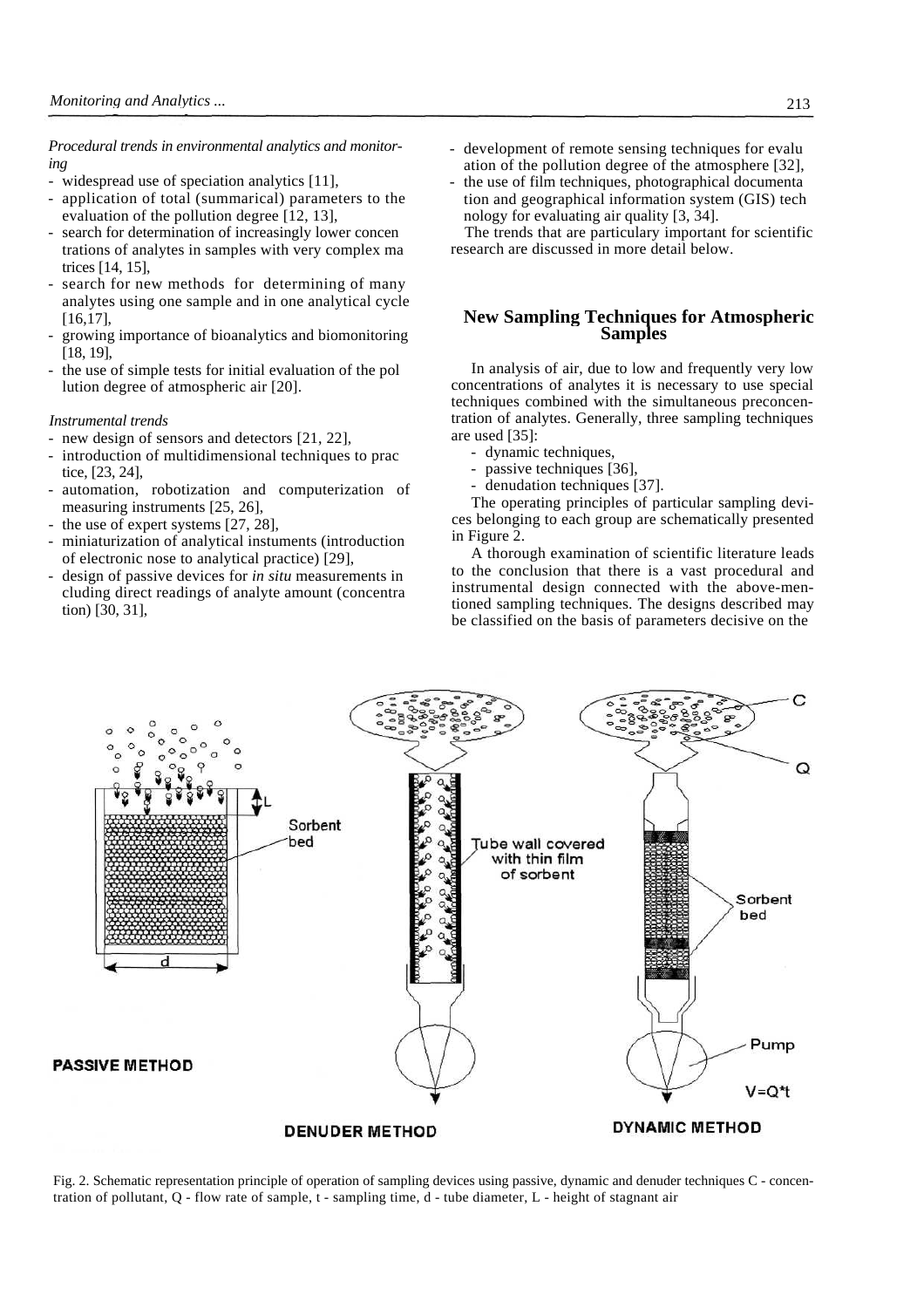

Fig. 3. Classification of air sampling techniques based on passive dosimetry.

#### Table 1. Brief description of bioindicators and biomonitors.

| Parameter           | Name of bioindicator/biomonitor                               | Description of bioindicator/biomonitor                                                                                                                                                                                                                                                                                                       |
|---------------------|---------------------------------------------------------------|----------------------------------------------------------------------------------------------------------------------------------------------------------------------------------------------------------------------------------------------------------------------------------------------------------------------------------------------|
| Mode of action      | Accumulation indicators/monitors<br>(accumulative indicators) | Organisms that accumulate one or more elements and/or compounds<br>from their environment                                                                                                                                                                                                                                                    |
|                     | Effect or impact<br>indicators/biomonitors                    | Organisms that demonstrate specific or unspecific effects in response<br>to exposure to a certain element or compound or a number of<br>substances. Such effects may include changes in their morphological,<br>histological or cellular structure, their metabolic-biochemical<br>processes, their behaviour or their population structures |
| Origin of organisms | Active<br>bioindicators/biomonitors                           | Organisms bred in laboratories that are examined for accumulation<br>of elements or compounds and for specific or unspecific effects after<br>exposure for a define period in the area studied                                                                                                                                               |
|                     | Passive<br>bioindicators/biomonitors                          | Organisms that are taken from their natural biotope and analyzed<br>for accumulation of elements or compounds and for a specific or<br>unspecific effects                                                                                                                                                                                    |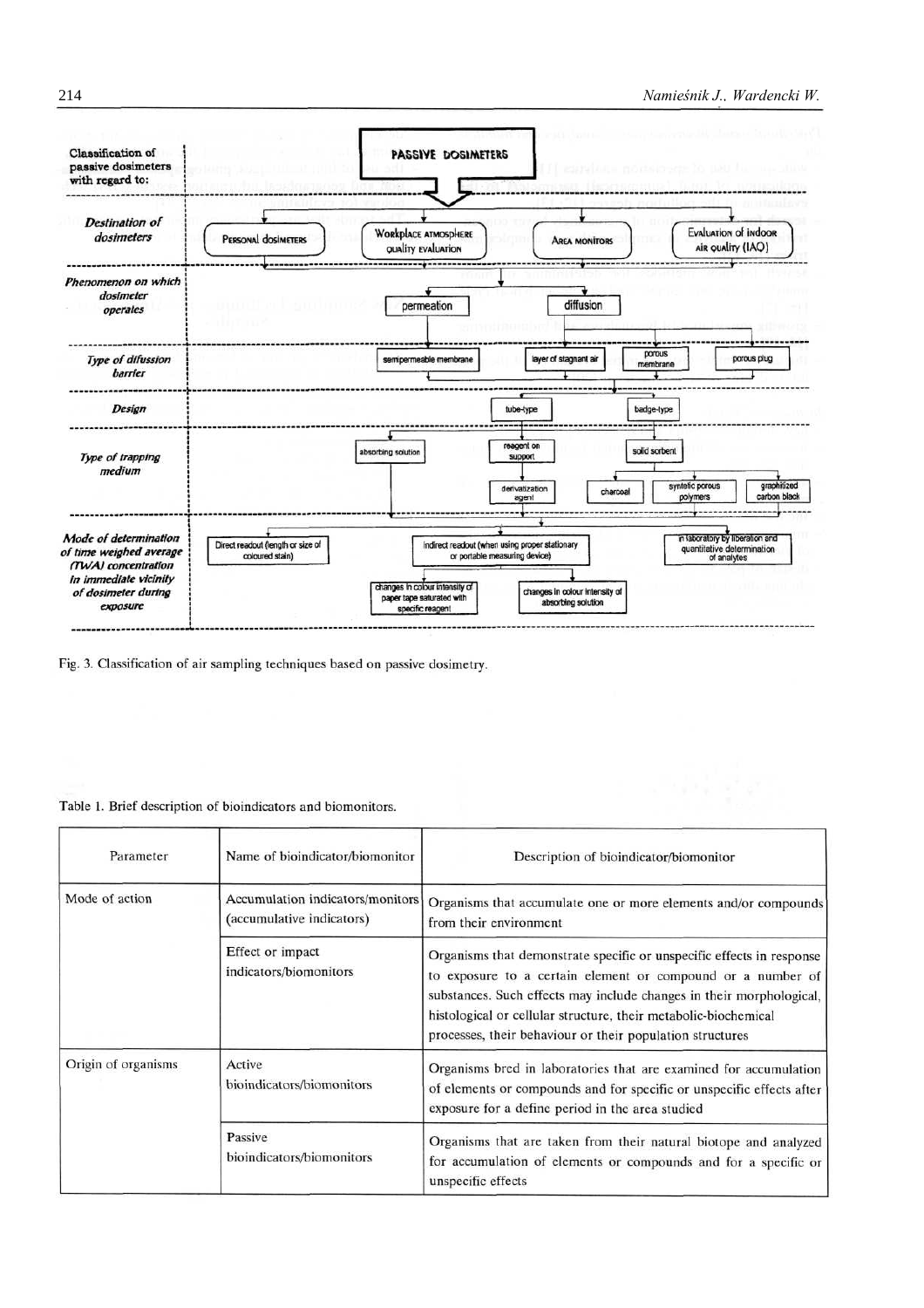

Fig. 4. Classification of air sampling techniques with simultaneous dynamic enrichment of analytes.



Fig. 5. Classification of denudation techniques of analytes sampling from air stream.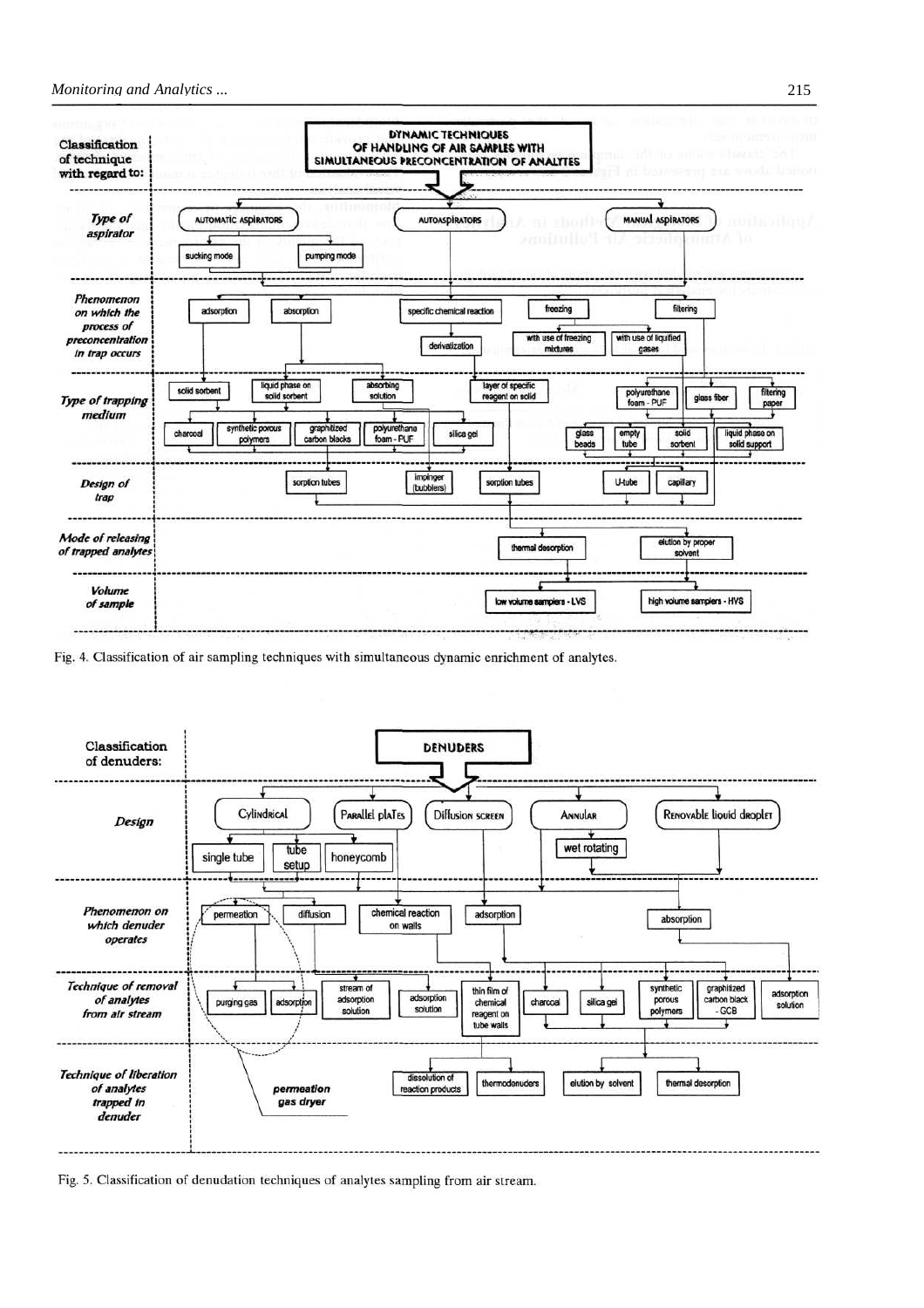destination and application range of the particular measurement set.

The classifications of the sampling techniques mentioned above are presented in Figures 3-5.

# **Application of Biological Methods in Analytics of Atmospheric Air Pollutions**

Two terms are related with the application of biological methods for analytical purposes:

- **bioindicator,** organism or communities of organisms that provide information on the state (quality) of the **environment** or the nature of environmental changes. The evaluation of threat degree is made on the basis of **visual** analysis.
- biomonitor, also organism or communities of organ isms that deliver information on the quantitative as pects of the quality of the environment or changes in environments. In this case, information is obtained **from the** results of measurements of properly chosen phytotests.

Table 2. Techniques used for total hydrocarbon determination.

| No                   | Measured<br>parameters                          | Method of realization                                                                                                                                                                                                                                                                                                                                                                                                                                                                                       | <b>Notes</b>                                                                                                                                                                                                                                                                                                                      |
|----------------------|-------------------------------------------------|-------------------------------------------------------------------------------------------------------------------------------------------------------------------------------------------------------------------------------------------------------------------------------------------------------------------------------------------------------------------------------------------------------------------------------------------------------------------------------------------------------------|-----------------------------------------------------------------------------------------------------------------------------------------------------------------------------------------------------------------------------------------------------------------------------------------------------------------------------------|
| $\mathbf{1}$         | Total<br>hydrocarbons<br>(TH)                   | Stream of investigated air is directed directly to a flame<br>ionisation detector (FID)                                                                                                                                                                                                                                                                                                                                                                                                                     | Detector signal is not proportional to a number<br>of carbon atoms (due to the presence of heteroatoms<br>in analyte molecules). Methane concentration<br>is many times higher than total concentration of<br>remaining compounds, it is difficult to observe the<br>changes in the level of total amount of other com-<br>pounds |
|                      |                                                 | Stream of air, after removal of CO and CO <sub>2</sub> , is directed<br>through a bed of catalyst to a near infra red absorption<br>detector                                                                                                                                                                                                                                                                                                                                                                | Detector signal is proportional to a number of carbon<br>atoms. The disadvantage of the method is low<br>sensitivity of NDIR                                                                                                                                                                                                      |
|                      |                                                 | Stream of air, after removal of $CO$ and $CO2$ , is directed<br>to flame ionisation detector through:<br>- bed of catalyst (to oxidize organic compounds)<br>- bed of catalyst (metallic nickel on support) heated<br>to 400°C to convert CO <sub>2</sub> to CH <sub>4</sub> (in presence of<br>H <sub>2</sub>                                                                                                                                                                                              | Very high sensitivity of TH determination                                                                                                                                                                                                                                                                                         |
| 2                    | Total non<br>methane<br>hydrocarbons<br>(TNMHC) | Stream of air is directed to flame ionisation detector<br>(FID) through a bed of catalyst (where non methane<br>hydrocarbons are selectivily mineralized). The deter-<br>mination of CH <sub>4</sub> and TNMCH is possible as a result<br>of alternately directed air stream (through catalyst<br>or beyond catalyst)                                                                                                                                                                                       | Choosing of the proper catalyst and temperature<br>of work, in which all organic compouds are<br>quantitatively oxidated, except of methane, are the<br>most important problem                                                                                                                                                    |
| directed to detector |                                                 | Air sample is injected into chromatographic column,<br>where CO, CO <sub>2</sub> and CH <sub>4</sub> are separated from organic<br>compounds. Analytes leave a column through metanizer<br>and are directed to flame ionization detector (FID).<br>Compounds retained at the head of chromatographic<br>column, after changing the direction of carier gas<br>stream, are eluted from column (as one peak) and                                                                                              | It represents periodical determination of TNMHC<br>amount by chromatography                                                                                                                                                                                                                                                       |
|                      |                                                 | Stream of air is drawn through cryogenic trap, where<br>organic compounds, except methane, are retained. In<br>next step the trap is extensively heated and analytes are<br>eluted to detector in the stream of air                                                                                                                                                                                                                                                                                         | Water vapour, retained in trap in the form of<br>ice, creates a problem                                                                                                                                                                                                                                                           |
|                      |                                                 | Stream of air is drawn sequentionally through<br>- reactor for a catalytic oxidation of CO;<br>- absorber for a selective retaining of $CO2$ ;<br>- reactor for selective catalytic oxidation of organic<br>compounds (in the presence of $CH4$ to $CO2$ );<br>The remaining $CO2$ (equivalent to carbon in the oxi-<br>dized organic compounds) is retained on the layer<br>of molecular sieve. Determination of $CO2$ can be perfor-<br>med with using different techniques after a thermal<br>desorption | The procedure is very complicated and many steps<br>of the technique may be source of errors.                                                                                                                                                                                                                                     |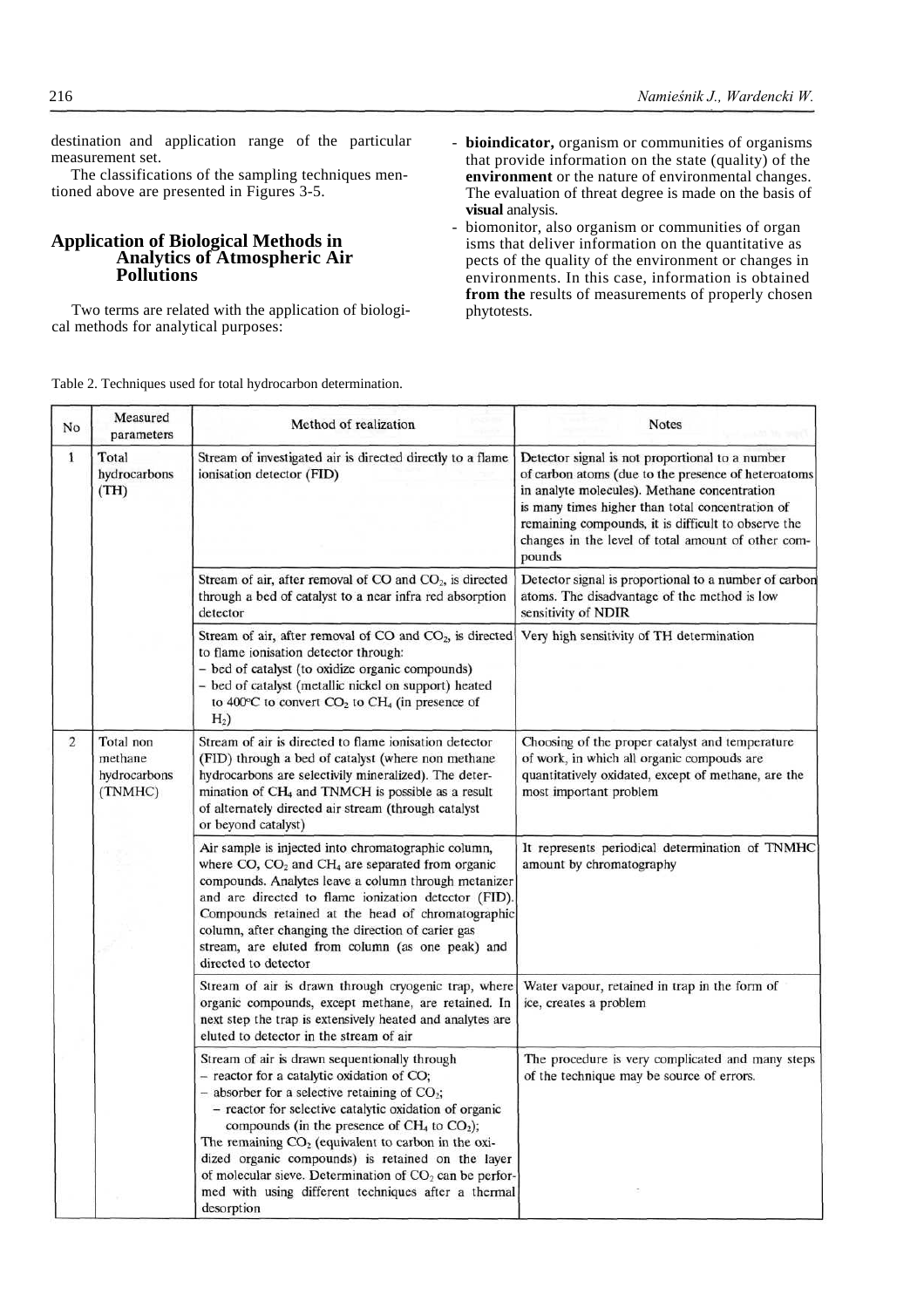Organisms (or communities of organisms) can also be classified on the basis of their "mode of action" and their "origin". The characteristics of both types of indicators are given in Table 1.

The application of bioindicators and biomonitors for evaluation of air pollution degree and its effects on the environment have presently become very popular. The criteria useful for selection of appropriate organisms as bioindicators for evaluating the pollution degree or pollutant influence on the environment were defined over twenty years ago [39] and are still actual:

- relatively resident character of organisms (to fulfil rep resentative demands in relation to studied ecosystem),
- wide distribution all over the examined area
- facility to identify and to collect samples,
- possibility of collecting an appropriate amount of ma terial for studies,
- relatively good organism tolerance in relation to inves tigated pollutants (heavy metals, organic compounds, etc.),
- facility to transplant of organisms to another place and also to transport to laboratories,
- population stability of chosen organism to assure multiple sampling in longer periods of time (to assess the trends),
- existence of reasonable correlation between the degree of pollution of particular element of environment (air, water, sediments, food) and concentration of analyte in tissue (s) of selected organisms,
- the same value of bioaccumulation factor of pollutants (biomagnification of analyte concentration in organism in relation to investigated environment) in different sites (this is not always possible because of different variables affecting the taking up of pollutants by a given organism).

### **Application of Total (Summarical) Parameters to Studies of Atmospheric Air**

Considering the great variety of chemical compounds that can be atmospheric air pollutants, their separation and determination (speciation analysis) can be a very difficult and expensive task.

The application of total parameters (giving total amount of a particular element - most frequently carbon - in all pollutants or a certain group of pollutants) en ables in many cases a limitation of the number of necess ary steps of analysis and faster evaluation of degree of pollution.

It should be noted that both approaches to pollution degree evaluation, i.e. tendency to measure all species (chemical forms) or their physical forms (speciation analysis) and determination of total parametrs are fully complementary [44].

Two parameters are the most frequently used in analytics of air pollution: total hydrocarbons (TH) and total non-methane hydrocarbons (TNMTH). The contents of these compounds are expressed as a sum calculated as carbon concentration (e.g. ppm of C).

Short description of techniques used for measuring total hydrocarbons present in air samples is shown in Table 2.

### **Concluding Remarks**

More detailed description of basic trends in monitoring of atmospheric air may be found in recently published reviews. It should be realized that such papers are to a large extent very subjective and depend both on degree of knowledge of literature data and personal experience.

#### **References**

- 1. SOMMER L., VOZNICA P. Some aspects of contempor aneous analytical chemistry. A personal view. Chem. Papers. **52,** 184, **1999.**
- 2. NORSETH T. Measuring strategies for the Nineties. Future Needs from the Health Point of View. Analyst **119,** 3, **1994.**
- 3. HIEFTJE G.M. But is it analytical chemistry? Am. Lab. 53, **Oct.1993.**
- 4. SEVCIK J.G.K.Tasks and management of analytical chemis try at the beginning of the  $21<sup>sl</sup>$  century. Chem. Listy. **90,** 280, **1996.**
- 5. TELLIARD W.A. Response to Comment on "Comment on an Alternative Minimum Level Definition for Analytical Quantification". Crit. Rev. Anal. Chem., **29,** 249, **1999.**
- 6. MATHUR P.K., SUDERSANAN M. Recent developments of analytical instruments. Chem. Ind. Digest, Dec. 51, Dec. **1998.**
- 7. JANATA J. The proper place of analytical chemistry in envi ronmental management. Crit. Rev. Anal. Chem., **29,** 155, **1999.**
- 8. BHARGAVA R.N. Atmospheric air pollution monitoring. **Ind. J.** Eng. Mat. Sci., **5,** 249, **1998.**
- 9. NAMIESNIK J. Wykorzystanie analityki i monitoringu w badaniach srodowiska. Chem. Inz. Ekol. 5, 463,1998.
- 10. NAMIESNIK J. Modern trends in monitoring and analysis of environmental pollutants. Pol. J. Environ. Stud. **10,** 127, **2001.**
- 11. KOT A., NAMIESNIK J. The role of speciation in analytical chemistry. Trends Anal. Chem. **19,** 69, **2000.**
- 12. IWATSUKI M, KYOTANI T., MATSUBARA K. Frac tional determination of elemental carbon and total soluble and insoluble organic matter by thermal analysis combined with extraction and heavy liquid separation. Anal. Sci. **14,**  321, **1998.**
- 13. ROCHA T.A.P., OLIVEIRA J.A.B.P, DUARTE A.C. De termination of total sulphur in landfill gases using quartz crystal microbalance. Inter. J. Environ. Anal. Chem. **75,** 121, **1999.**
- 14. NAMIESNIK J, WARDENCKI W. Solventless sample preparation techniques in environmental analysis. JHRC 23, 297, **2000.**
- 15. LIMBECK A., PUXBAUM H. Organic acids in continental background aerosols. Inter. J. Environ. Anal. Chem. 73(4), 329,**1999.**
- 16. SCHUBERT P., ROSENBERG E., GRASSERBAUER M. Measurement of volatile organic compound (VOC) concen tration profiles in the atmosphere of a remote forest region. Inter. J. Environ. Anal. Chem. **75,** 127, **1999.**
- 17. WANG J.L., DING W.H., CHEN T.Y. Source determina tion of light non-methane hydrocarbons by simultaneous multi-site sampling in na metropolitan area. Chemosphere, Global Change Sci. **2, 11, 2000.**